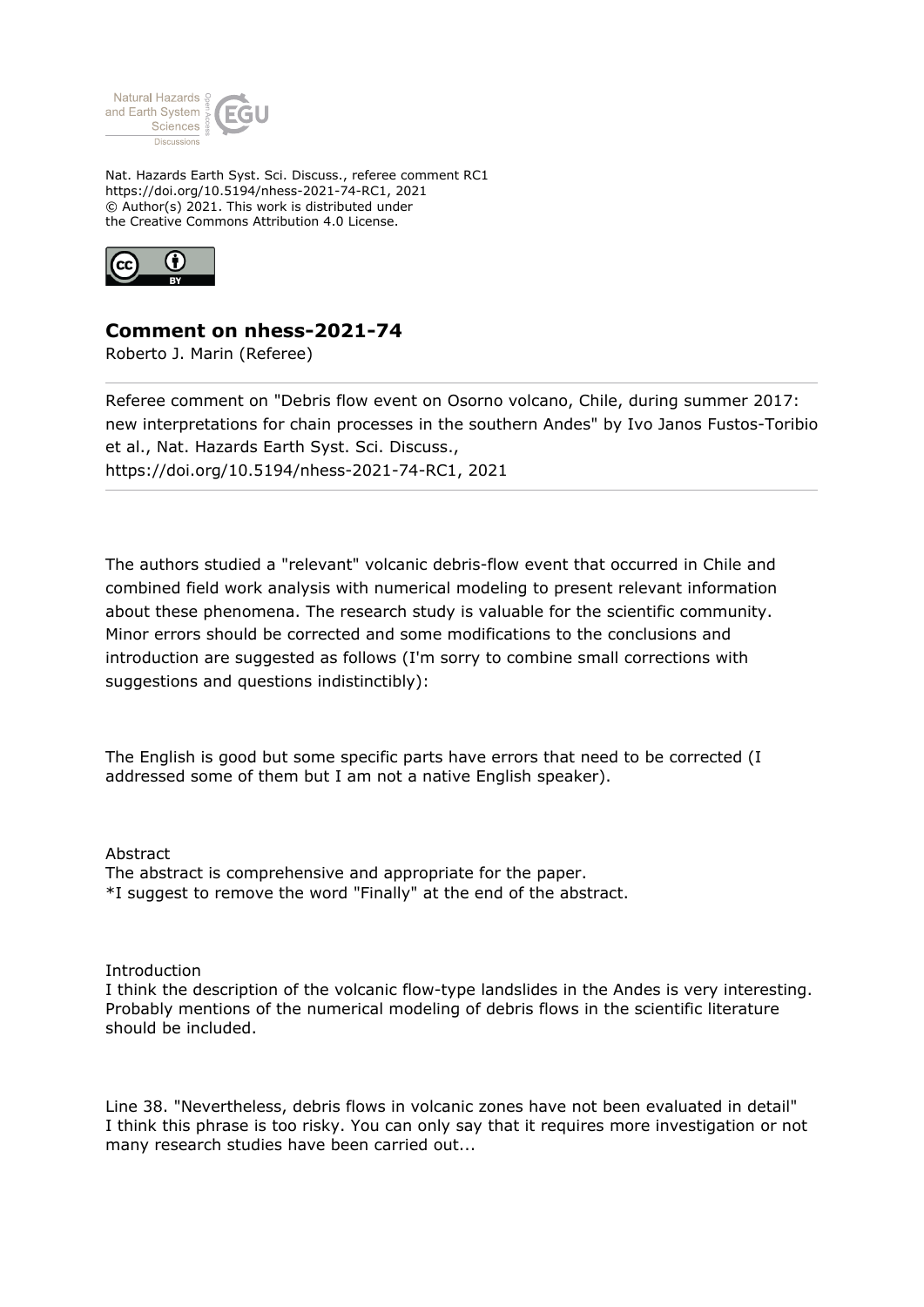Lines 39-40. "The present work evaluates the generation of debris flows, taking the 2017 Petrohué event as a case study. This event caused severe economic losses to one of the most popular tourist attractions in southern Chile (INE, 2018)." Not too common but I think it is ok to read this starting the introduction.

The objetive is relevant and it was clearly stated. Probably it's a bit general.

Figure 1. It is difficult to read the text of the figure. Maybe the font size is too small or probably it is solved easily increasing the size of the figure.

Line 114. I suggest to mention Figure 2 better (in the text).

"Different soil deposits allowed understood the mobilization features, checking if it corresponds to a non-Newtonian flow." I suggest to rewrite this sentence.

"Liberation zones close to the Volcano summit, were physical weathering of the lava flow deposits exposed by pluvial erosion was assessed in the field." And to check (and correct) this one.

"in the follow numerical model." ...

"The estimated values of the cohesion and internal friction angle was integrated into a database to be used during the back analysis phase" ...were integrated

Line 153. The first time you mention "SERNAGEOMIN" you should specify what it is.

Line 160. "If we take the ?f correspond to the fluid viscosity with isotropic stress distribution." Please rewrite it clearer.

"Table 2Model parameters usd in r.avaflow." A space is missing. Correct the word "used." Why is there an asterisk (\*) in the internal friction angle?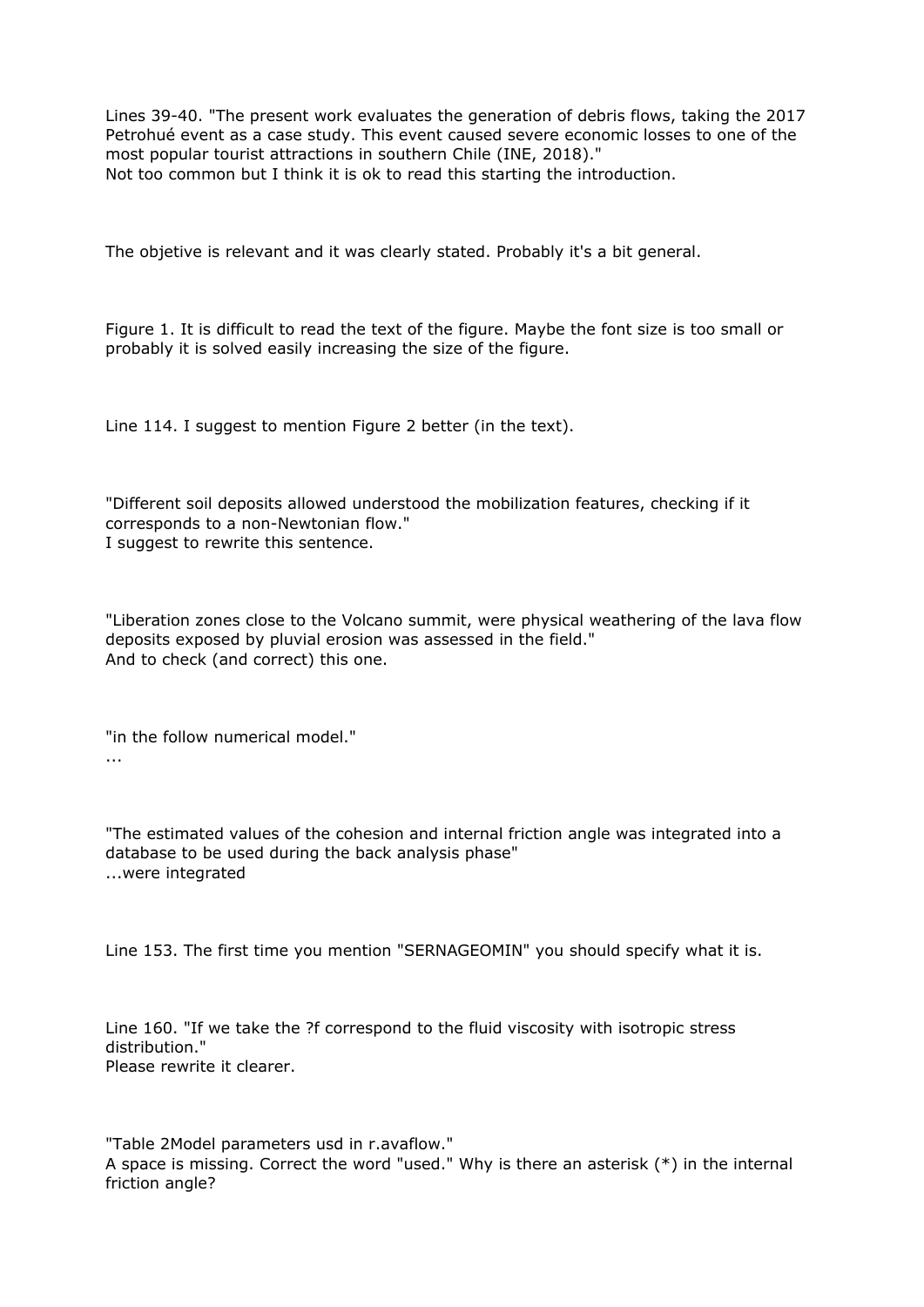Line 168. "parameters presenting serious discrepancies were..." What do you mean serious discrepancies? Is it discrepancies between the simulations and the real event? Or measurements?

Line 170. Do you consider a 30-m spatial resolution is appropriate for the modeling? Now, I think that if the reason for the selection of the spatial resolution is the availability or considerable computing efforts it should be stated in the paper.

Line 184. "Surface representation" Good, partially answering my previous questions.

Line 205. "These which favours a faster movement, increasing lateral erosion according to field results" Please rewrite if it can be clearer.

Figure 4 is referenced before Figure 3.

Line 233. "allowed understood" Probably mispelled.

Line 234. "(¡Error! No se encuentra el origen de la referencia)"

Figure 5. "Volumen" Volume.

Figure 6. "Escarp". "Error backanalysis". Scarp.

Results

I think the results presented are relevant to the scientific community. I wonder if the authors consider that figures including more modeling results were not so relevant. In my opinion, since different scenarios, projections and zones were modeled, more maps of the debris flows would be interesting. Probably to include it (I suppose the journal have this option) as supplementary material if the authors justify that they were not so relevant for the paper.